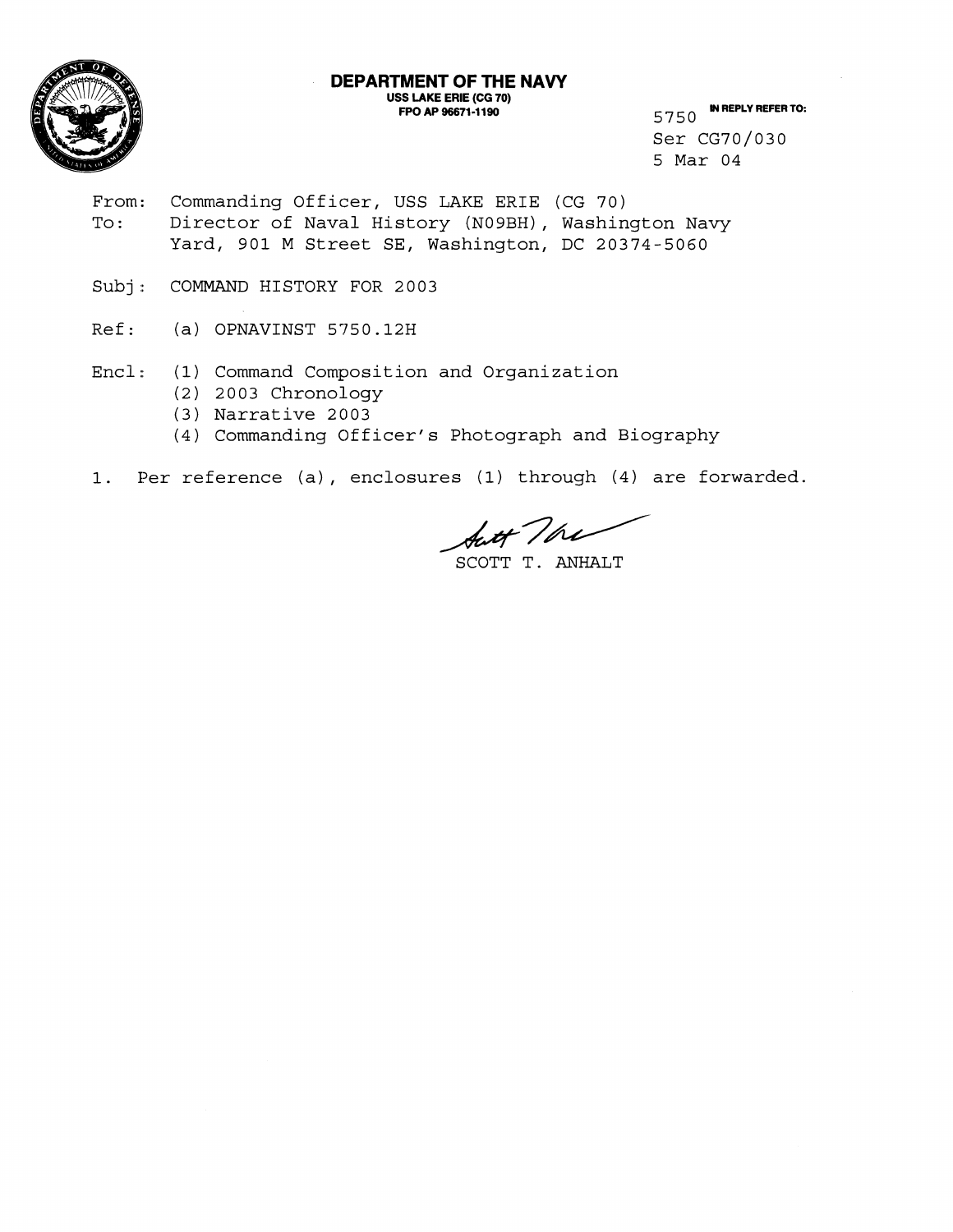## **COMMAND COMPOSITION** AND **ORGANIZATION**

USS TAKE ERIE (CG 70) is homeported in Pearl Harbor, Hawaii and is commanded by Captain Scott T. Anhalt. The Immediate Superior in Command for LAKE ERIE is RADM Barry McCullough, Commander Naval Surface Group, Middle Pacific.

Total Billets Assigned:

|           |  | Total Billets Assigned: |                         |
|-----------|--|-------------------------|-------------------------|
| Paygrade  |  |                         | <b>Billets Assigned</b> |
| Officers: |  | 37                      |                         |
| Enlisted: |  | 380                     |                         |
|           |  |                         |                         |
| Total:    |  | 417                     |                         |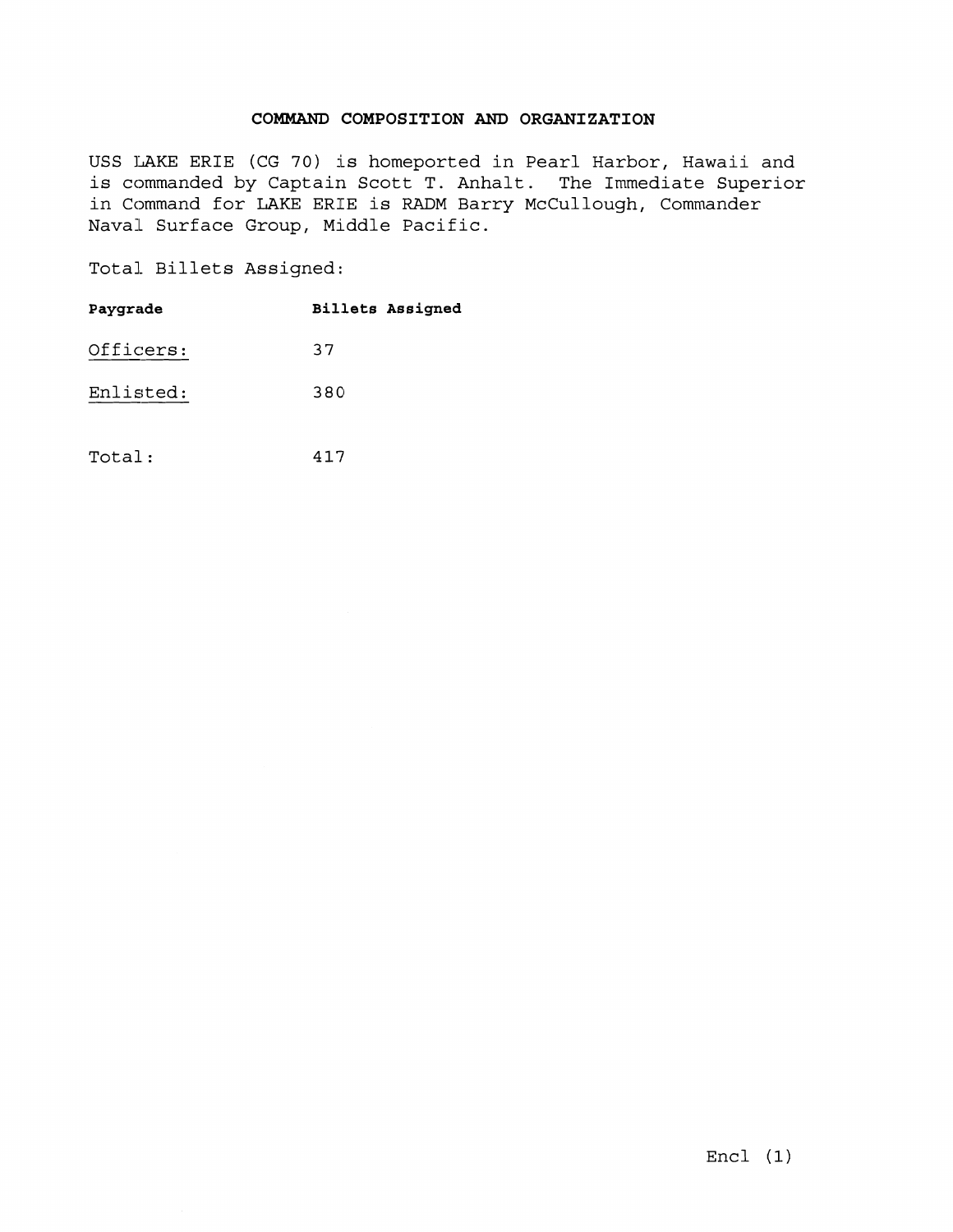## **2 0 0 3 CHRONOLOGY JANUARY**  1 - 5 JANUARY HOLIDAY LEAVE AND UPKEEP PERIOD 2 **3** JANUARY DEPARTED PEARL HARBOR, HI FOR CART I1 25 JANUARY ARRIVED PEARL HARBOR, HI **FEBRUARY**  4 FEBRUARY DEPARTED PEARL HARBOR, HI FOR TSTA 7 FEBRUARY ARRIVED PEARL HARBOR, HI 10 FEBRUARY DEPARTED PEARL HARBOR, HI FOR IDTC 14 FEBRUARY ARRIVED PEARL HARBOR, HI **MARCH**  6 MARCH DEPART PEARL HARBOR, HI FOR LEAR SERVICES AT PMRF 7 MARCH ARRIVED PEARL HARBOR, HI COMMANDER, USNORTHCOM VISIT 10 MARCH 10 MARCH DEPARTED PEARL HARBOR, HI FOR AMMO ONLOAD 14 MARCH ARRIVED PEARL HARBOR, HI 20 MARCH DEPARTED PEARL HARBOR, HI 21 MARCH ARRIVED PEARL HARBOR, HI 24 MARCH DEPARTED PEARL HARBOR, HI FOR NSFS 28 MARCH ARRIVED PEARL HARBOR, HI **APRIL**  2 APRIL DEPARTED PEARL HARBOR, HI 4 APRIL ARRIVED PEARL HARBOR, HI 7 APRIL-18 APRIL C5RA 21 APRIL-24 APRIL INSURV 28 APRIL DEPARTED PEARL HARBOR, HI MAY 8 MAY UNDERWAY DEMONSTRATION 8 MAY ARRIVED PEARL HARBOR, HI 9-10 MAY AT/FP PHASE 11 19 MAY SECNAV VISIT 12-31 MAY WATERFRONT INTEGRATION TESTING FOR FM-5 23 MAY COMCRUDESGRU ONE VISIT 27-210 MAY HOST SHIP JDS SETOGIRI **JUNE**  WATERFRONT INTEGRATION TESTING FOR FM-5 1-9 JUNE 9 JUNE DEPARTED PEARL HARBOR, HI FOR UNDERWAY WATERFRONT INTEGRATION TESTING FOR FM-5 ARRIVED LUALUALEI, HI FOR AMMO ONLOAD 12 JUNE 13 JUNE ARRIVED PEARL HARBOR, HI 16 JUNE DEPARTED PEARL HARBOR, HI FOR FM-5 18 JUNE FM-5 19 JUNE ARRIVED PEARL HARBOR, HI 20 JUNE PACOM VISIT AND CLASS OF '70 AWARDS PRESENTATION 23-26 JUNE FEP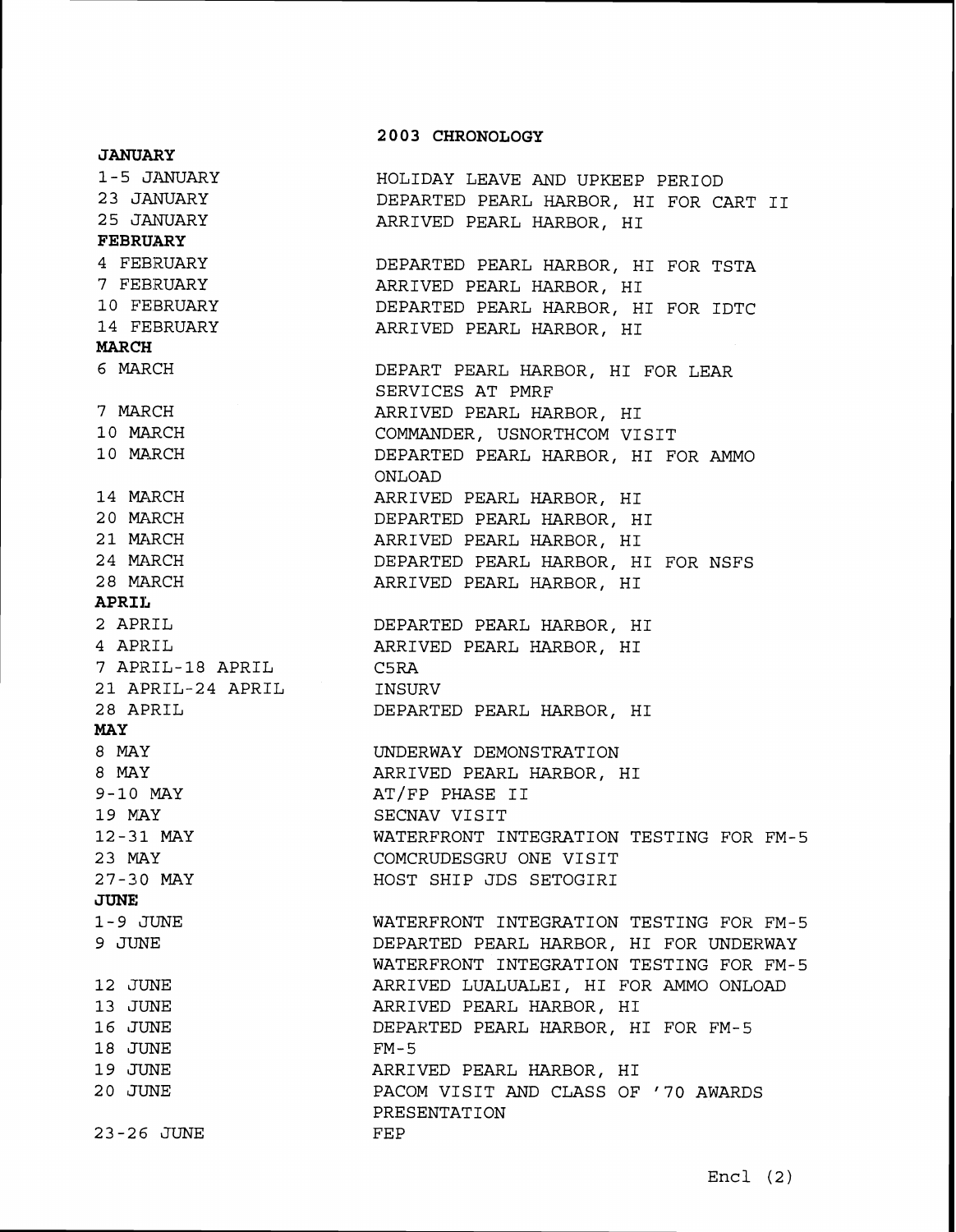| 26 JUNE                      | ARRIVED PEARL HARBOR, HI                          |
|------------------------------|---------------------------------------------------|
| 30 JUNE                      | DEPARTED PEARL HARBOR, HI, WESTPAC 03             |
| <b>JULY</b>                  |                                                   |
| 2 JULY                       | CROSSED THE INTERNATIONAL DATELINE                |
| 10-12 JULY                   | PASSEX WITH JMSDF SHIPS JDS HATAKAZE              |
|                              | AND JDS IKAZUCHI                                  |
| 12 JULY                      | ARRIVED YOKOSUKA, JAPAN                           |
| 14 JULY                      | JAPANESE DEFENSE AGENCY DELEGATION                |
|                              | VISIT                                             |
| 15 JULY                      | CINCSDFLT VISIT                                   |
| 16 JULY                      | DEPARTED YOKOSUKA, JAPAN                          |
| 19 JULY                      | ARRIVED PUSAN, REPUBLIC OF KOREA                  |
| 22 JULY                      | ROKN THIRD FLEET COMMANDER VISIT                  |
| 22 JULY                      | DEPARTED PUSAN, REPUBLIC OF KOREA                 |
|                              | CSOFEX WITH ROKN                                  |
| $23 - 24$ JULY<br>23-24 JULY | OBSERVED 10 <sup>TH</sup> ANNIVERSARY OF USS LAKE |
|                              | ERIE'S COMMISSIONING                              |
|                              |                                                   |
| 25-31 JULY                   | PACIFIC EXPLORER                                  |
| <b>AUGUST</b>                |                                                   |
| 1 AUG                        | PACIFIC EXPLORER                                  |
| 2 AUG                        | ARRIVED SASEBO, JAPAN                             |
| 5 AUG                        | DEPARTED SASEBO, JAPAN                            |
| 12 AUG                       | CROSSED THE INTERNATIONAL DATELINE                |
| 15 AUG                       | ARRIVED PEARL HARBOR, HI                          |
| 15 AUG                       | FMAV/RAV BEGINS                                   |
| 20 AUG                       | PRC MINISTER OF DEFENSE VISIT                     |
| 28 AUG                       | DEPARTED PEARL HARBOR, HI                         |
| 29 AUG                       | ARRIVED PEARL HARBOR, HI                          |
| <b>SEPTEMBER</b>             |                                                   |
| 1 SEP                        | SISTER SHIP USS PORT ROYAL'S DEPARTURE            |
|                              | FOR DEPLOYMENT                                    |
| 9 SEP                        | ROKN, HAWAII CONSULATE, MILITARY                  |
|                              | ATTACHE VISIT                                     |
| 11 SEP                       | CAPT DECONTO MEMORIAL SERVICE                     |
| 15-17 SEP                    | HOST SHIP FOR HMAS WARAMUNGA                      |
| 19 SEP                       | MIDPAC VISIT                                      |
| 19 SEP                       | FMAV/RAV CONCLUDES                                |
| 22 SEP                       | DEPARTED PEARL HARBOR, HI                         |
| 24 SEP                       | FIREX I                                           |
| 28 SEP                       | ARRIVED PEARL HARBOR, HI                          |
| 29 SEP                       | DEPARTED PEARL HARBOR, HI, EN ROUTE TO            |
|                              | SAN DIEGO FOR TRAINING                            |
| <b>OCTOBER</b>               |                                                   |
| 1 OCT                        | NSFS FIREX 1                                      |
| 11 OCT                       | ARRIVED PUERTO VALLARTA, MEXICO                   |
| 13 OCT                       | DEPARTED PUERTO VALLARTA, MEXICO                  |
| 21 OCT                       | 5" AND CIWS TDU SHOOT                             |
| 21 OCT                       | ARRIVED PEARL HARBOR, HI                          |
|                              |                                                   |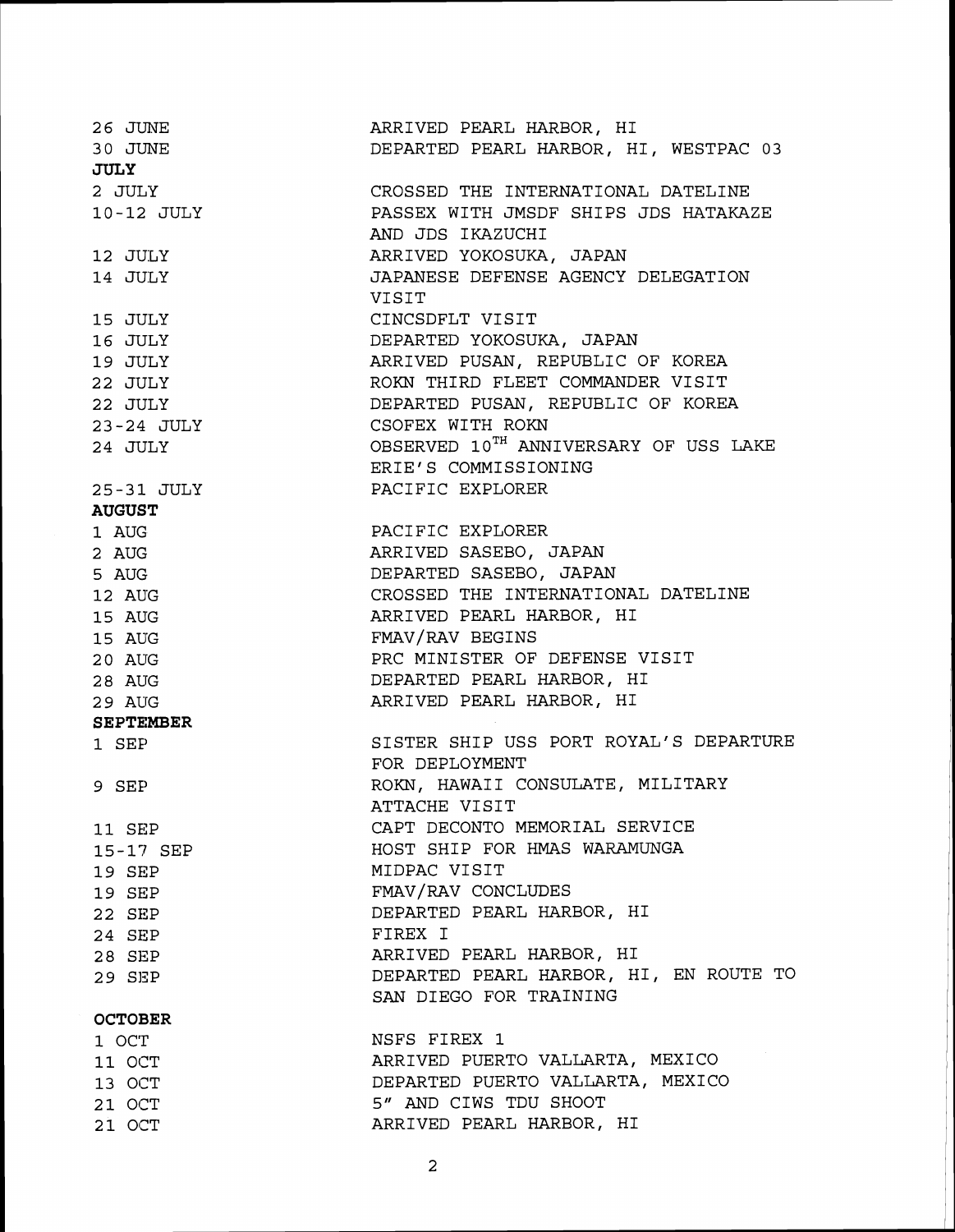| 22 OCT          | SAFETY SURVEY                           |
|-----------------|-----------------------------------------|
| 22 OCT          | UNDERSECRETARY OF THE AIR FORCE VISIT   |
| 24 OCT          | DEPARTED PEARL HARBOR, HI               |
| 24 OCT          | ARRIVED LAHAINA, MAUI                   |
| 27 OCT          | DEPARTED LAHAINA, MAUI                  |
| 27 OCT          | ARRIVED PEARL HARBOR, HI                |
| 28 OCT          | FMAV/RAV BEGINS                         |
| <b>NOVEMBER</b> |                                         |
| $1-30$ NOV      | WATERFRONT INTEGRATION TESTING FOR FM-6 |
| 26 NOV          | FMAV/RAV CONCLUDES                      |
| <b>DECEMBER</b> |                                         |
| 1 DEC           | DEPARTED PEARL HARBOR, HI FOR UNDERWAY  |
|                 | WATERFRONT INTEGRATION TESTING FOR FM-6 |
| 4 DEC           | ARRIVED PEARL HARBOR, HI                |
| 8 DEC           | DEPARTED PEARL HARBOR, HI FOR FM-6      |
| 11 DEC          | FM-6 BALLISTIC MISSILE INTERCEPT        |
| 12 DEC          | ARRIVED PEARL HARBOR, HI                |
| 15-31 DEC       | HOLIDAY LEAVE & UPKEEP PERIOD           |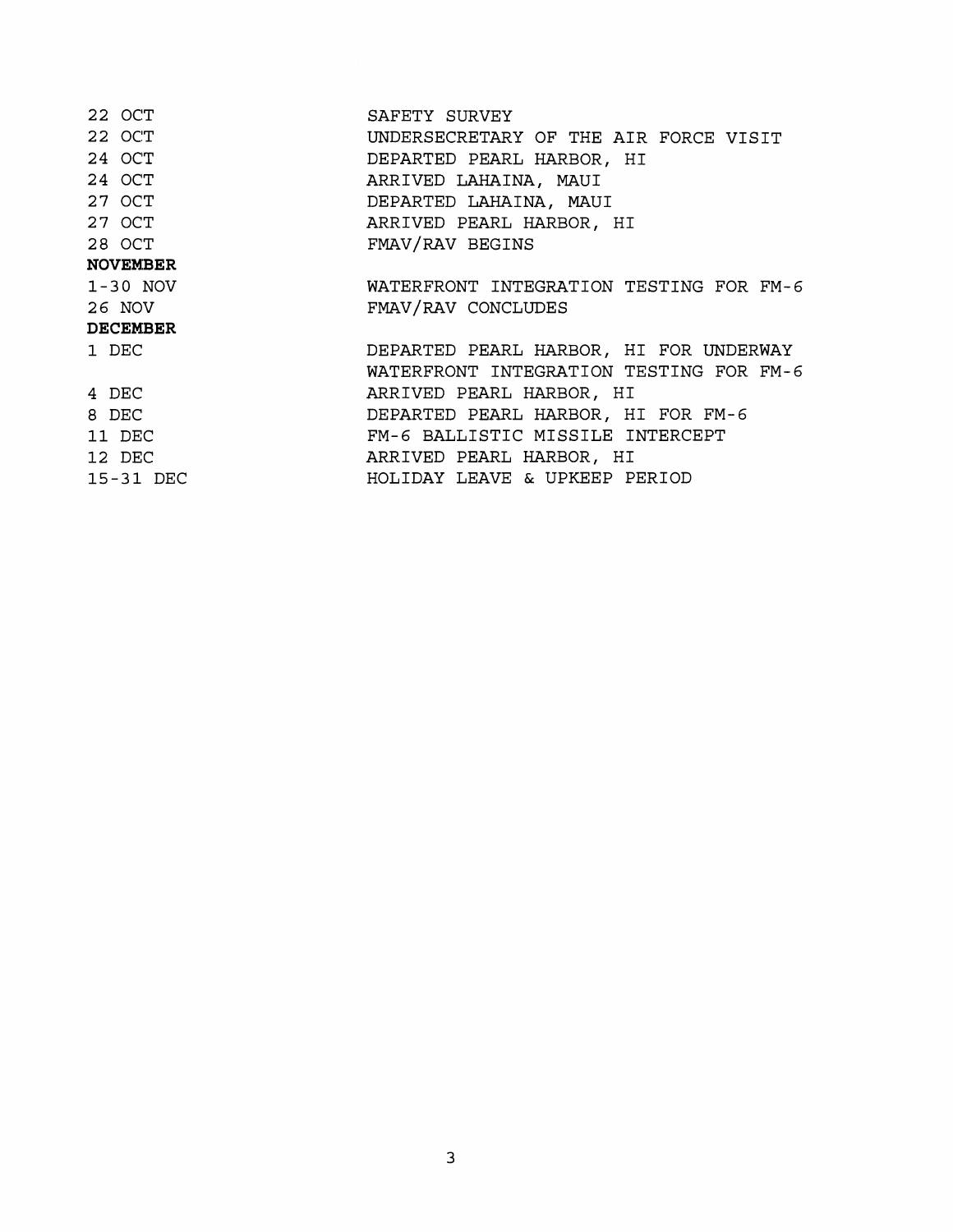## **NARRATIVE 2003**

For the officers and crew of USS LAKE ERIE, the year 2003 was marked by a series of monumental achievements ranging from a deployment to the SEVENTH Fleet Area of Operations to another successful sea-based intercept of a ballistic missile. As the Chief of Naval Operations' Theater Ballistic Missile Defense test platform, LAKE ERIE solidified the critical role of the Surface Navy in the defense of our nation with her success in AEGIS Ballistic Missile Defense Flight Mission 6. In addition to her work in the field of missile defense, LAKE ERIE exercised combat capabilities and strengthened diplomatic relations during numerous training exercises with the Japanese Maritime Self Defense Force and the Republic of Korea Navy while underway in the Far East.

LAKE ERIE began the year moored in Pearl Harbor, HI for a Holiday Leave and Upkeep Period that lasted through 5 January and gave the crew a well-earned rest with family and friends. On 23 January, the ship began its work in the Interdeployment Training Cycle (IDTC) in earnest. On the **23rd,** LAKE ERIE departed Pearl Harbor for tests and drills related to the CART II inspection. After successfully completing CART 11, LAKE ERIE returned to Pearl Harbor on 25 January. More underways to support the IDTC followed. LAKE ERIE was underway every week in March, spending the first week at PMRF for LEAR services and the second and third weeks underway running a series of drills and combat simulations. On 10 March, the ship played host to Commander, USNORTHCOM. The last week of March, the ship conducted a successful Naval Surface Fire Support exercise at the Pacific Missile Range Facility.

April saw the ship working through a pair of the Navy's most rigorous inspections: C5RA and the Board of Inspection and Survey Inspection (INSURV). Conducted once every five years, INSURV is the most grueling inspection in the Navy. LAKE ERIE'S meticulous preparation paid off, though, as the ship and crew passed both inspections with flying colors.

Upon completion of INSURV, the ship rolled directly into the Waterfront Integration Testing for FM-5 from **12** May to 9 June, another in a series of tests of the Sea-Based Midcourse Defense System. From **9-13** June, LAKE ERIE conducted the at-sea portion of the FM-5 Waterfront Integration Testing. Once all the final preparations were made, the ship departed Pearl Harbor on **16** June for FM-5. On **'18** June, LAKE ERIE engaged an Aries missile target launched from the Pacific Missile Range Facility on the island of Kauai, HI. After tracking the target with the SPY-1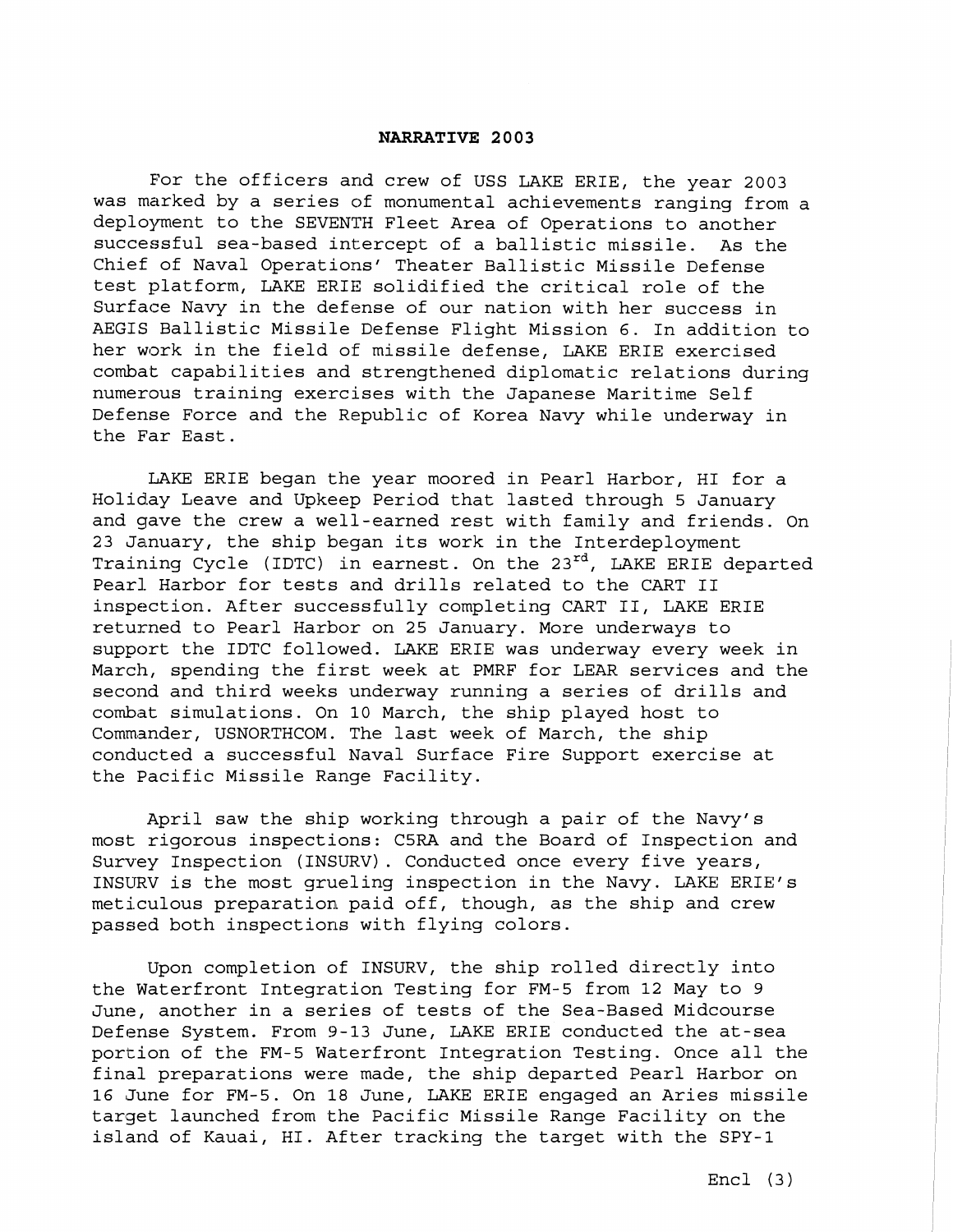radar and developing a fire control solution, LAKE ERIE launched its experimental SM-3 missile. The missile acquired the target, but failed to achieve a "hit-to-kill" intercept.

IAKE ERIE returned to Pearl Harbor on **19** June and began preparations for the ship's deployment to the 7<sup>th</sup> Fleet Area of operations. From **23-26** June, the ship successfully completed the Final Evaluation Problem. LAKE ERIE departed Pearl Harbor bound for Yokosuka, Japan on **30** June.

En route to Yokosuka, LAKE ERIE observed the  $4<sup>th</sup>$  of July at sea, treating the crew to an impressive gunnery display set to patriotic music. LAKE ERIE successfully rendezvoused with the Japanese Maritime Self Defense Force ships JDS HATAKAZE and JDS IKAZUCHI on **10** July. The ships completed a series of exercises including divisional tactics, communications drills and Antisubmarine Warfare tests before parting ways on 12 July. LAKE ERIE arrived in Yokosuka, Japan on **12** July.

While the crew headed off the ship for some muchanticipated liberty, visitors swarmed onboard, anxious to hear about the ship's revolutionary missile defense technology. While inport from **12-16** July, LAKE ERIE hosted both the Japan Defense Agency and the Commander-in-Chief of the Self Defense Fleet. The ship departed for Yokosuka on **16** July.

Just three days later, the ship was moored again, this time in Pusan, Republic of Korea. Again, the crew headed out for liberty while visitors plied those still onboard with questions. The commander of the ROK Navy's Third Fleet and a host of other distinguished visitors were guests at a reception held on LAKE ERIE on **20** July.

The ship left Pusan on 22 July to participate in a series of exercises. From 23-24 July, LAKE ERIE joined other allied nations in the Combined Special Operations Forces Exercise. American and Korean units worked together to prevent the infiltration of the Republic of Korea by simulated North Korean units. The ship then turned north to work with the Japanese for Operation Pacific Explorer from **25** July to **1** August.

LAKE ERIE arrived in Sasebo, Japan on 2 August. The ship's crew enjoyed three liberty days before pulling out on 5 August to avoid a typhoon. This concluded LAKE ERIE's stay in  $7<sup>th</sup>$  Fleet and the ship headed for home after leaving Sasebo.

The ship arrived in Pearl Harbor on **15** August and immediately began an FMAV/RAV period. Just five days later, the

2